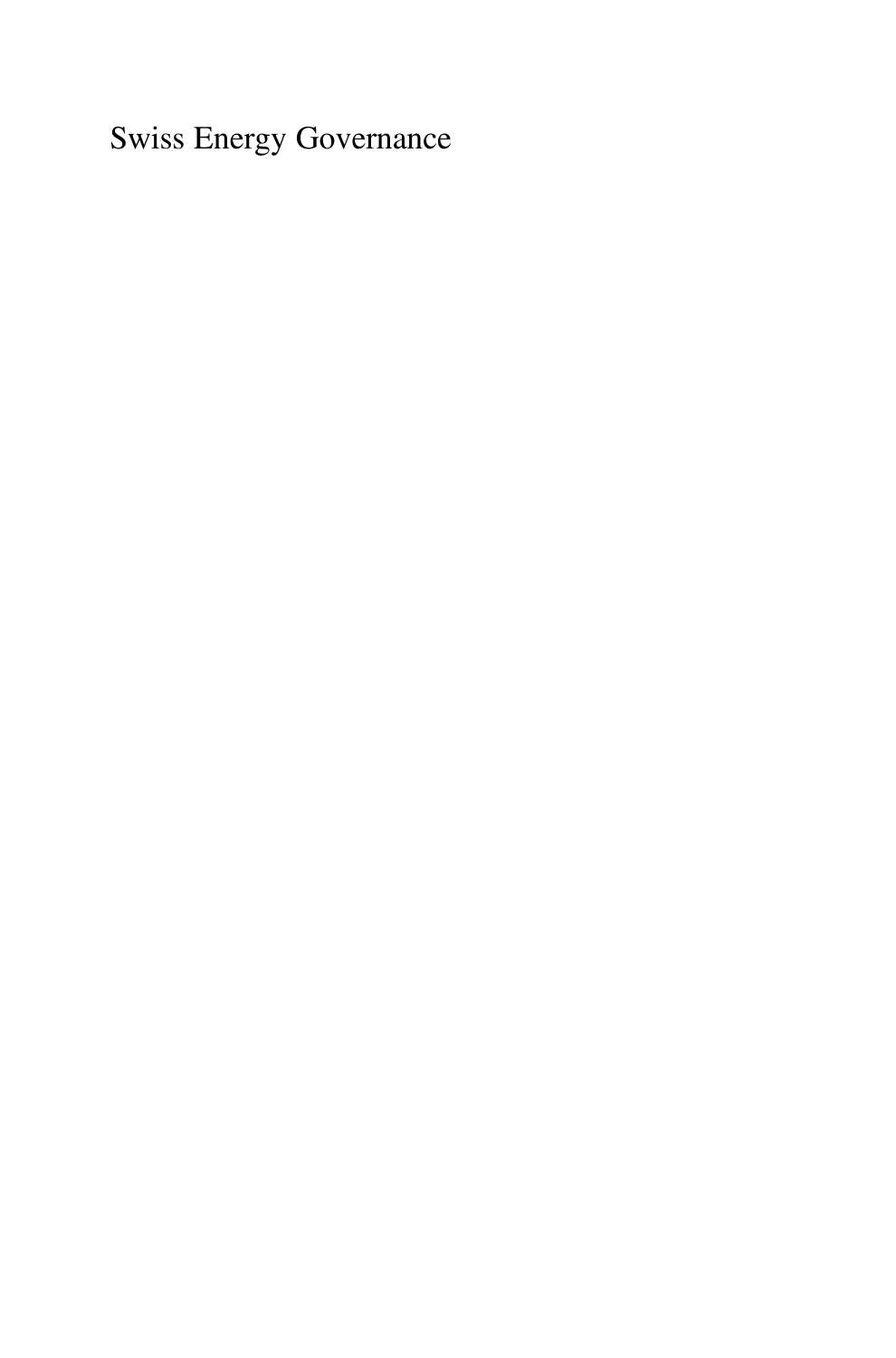Peter Hettich • Aya Kachi Editors

## Swiss Energy Governance

Political, Economic and Legal Challenges and Opportunities in the Energy Transition

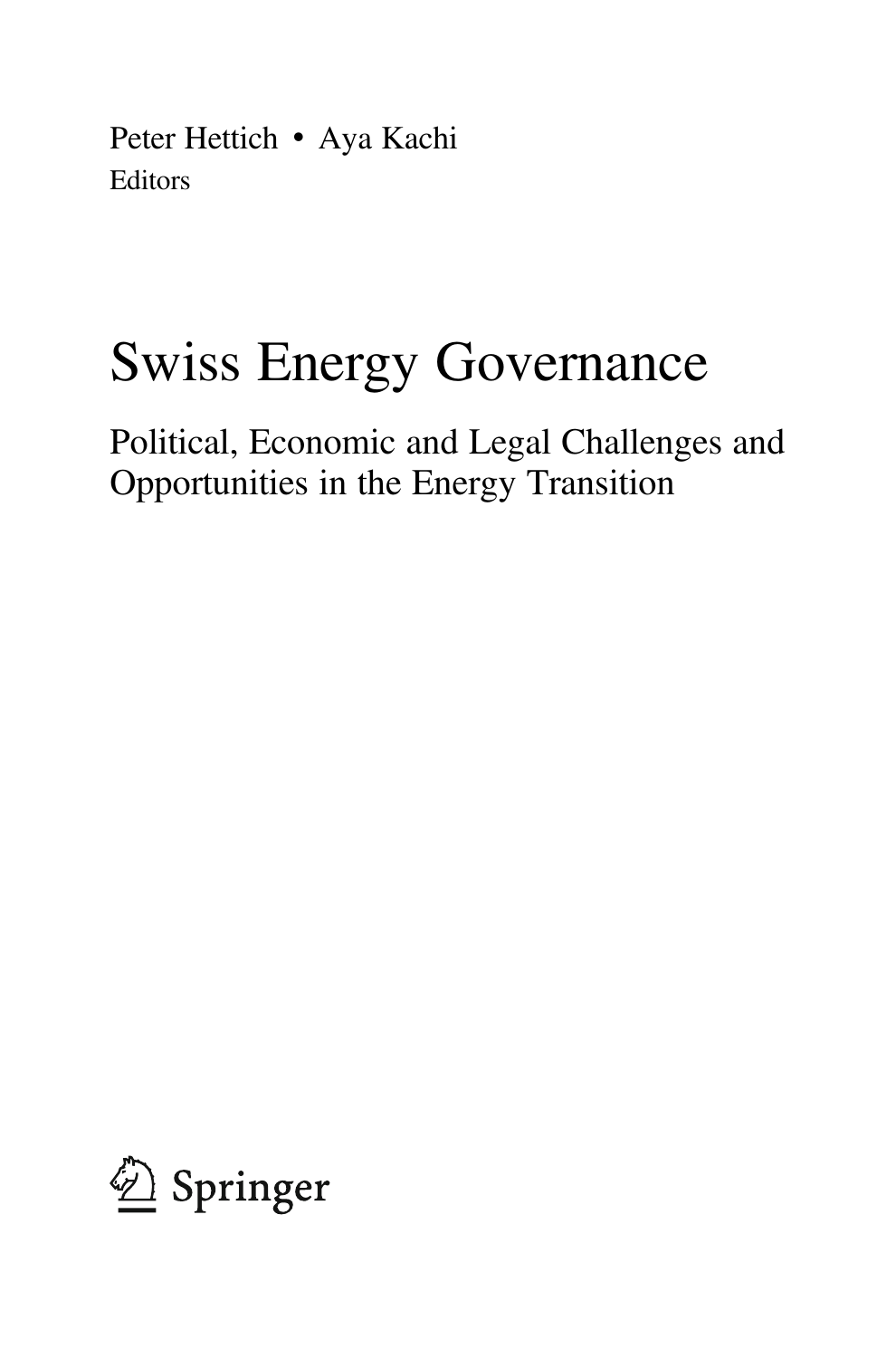**Editors** Peter Hettich Institute of Public Finance, Fiscal Law and University of Basel Law and Economics - IFF-HSG University of St. Gallen St. Gallen, Switzerland

Aya Kachi Faculty of Business and Economics Basel, Switzerland



ISBN 978-3-030-80786-3 ISBN 978-3-030-80787-0 (eBook) <https://doi.org/10.1007/978-3-030-80787-0>

Published with the support of the Swiss National Science Foundation

© The Editor(s) (if applicable) and The Author(s) 2022. This book is an open access publication. Open Access This book is licensed under the terms of the Creative Commons Attribution 4.0 International License ([http://creativecommons.org/licenses/by/4.0/\)](http://creativecommons.org/licenses/by/4.0/), which permits use, sharing, adaptation, distribution and reproduction in any medium or format, as long as you give appropriate credit to the original author(s) and the source, provide a link to the Creative Commons license and indicate if changes were made.

The images or other third party material in this book are included in the book's Creative Commons license, unless indicated otherwise in a credit line to the material. If material is not included in the book's Creative Commons license and your intended use is not permitted by statutory regulation or exceeds the permitted use, you will need to obtain permission directly from the copyright holder.

The use of general descriptive names, registered names, trademarks, service marks, etc. in this publication does not imply, even in the absence of a specific statement, that such names are exempt from the relevant protective laws and regulations and therefore free for general use.

The publisher, the authors, and the editors are safe to assume that the advice and information in this book are believed to be true and accurate at the date of publication. Neither the publisher nor the authors or the editors give a warranty, expressed or implied, with respect to the material contained herein or for any errors or omissions that may have been made. The publisher remains neutral with regard to jurisdictional claims in published maps and institutional affiliations.

This Springer imprint is published by the registered company Springer Nature Switzerland AG. The registered company address is: Gewerbestrasse 11, 6330 Cham, Switzerland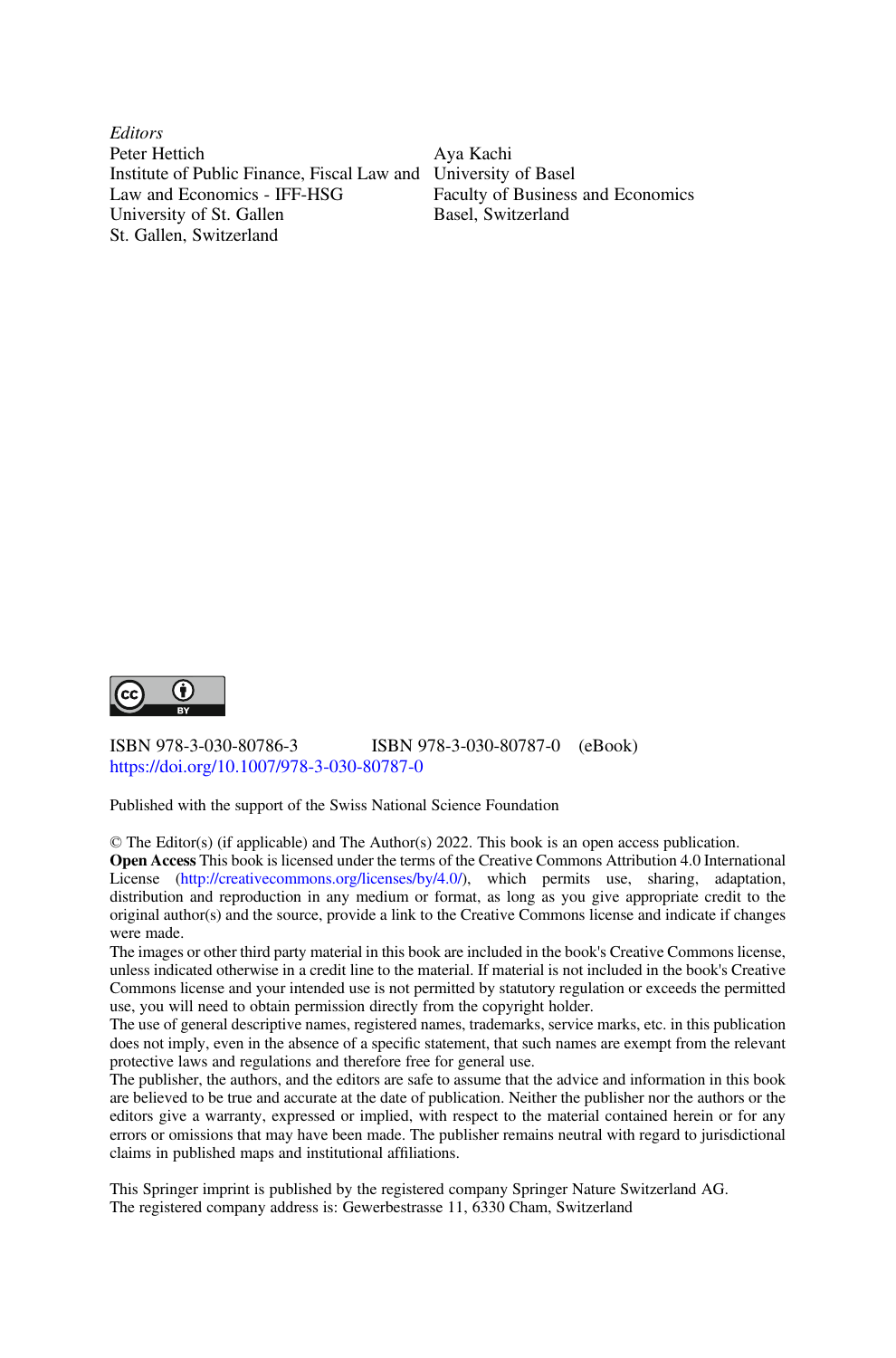## Foreword

Concerns about climate change and the risks induced by nuclear power have led many countries to induce a transition toward an energy system based mostly on renewables. This transition is likely to take several decades, to require substantial investments, and to be at least partially enabled by changes in individual behavior.

Given the challenges involved in such a transition, several countries have decided to provide dedicated research funding for large-scale projects that result in insights and innovations for accelerating the energy transition or reducing its costs. In Switzerland, this has resulted in the creation of eight Swiss Competence Centers for Energy Research (SCCER), among which the Center for Energy, Society and Transition (SCCER CREST) is conducting research on non-technical aspects of the energy transition.

This collective volume presents results from several research groups that have worked on the *governance of energy transitions* in the context of the SCCER CREST. It illustrates the unique possibilities arising in large-scale projects that span more than the usual 3–4 years and that involve researchers with strongly differing backgrounds and perspectives. Furthermore, it exemplifies how to successfully navigate the pitfalls that arise when academic research is confronted with demands to provide simple and unified answers.

The contributions to this volume cover a wide range of topics in energy governance. Some contributions relate to the international context of energy policy—for example, analyzing the question of how non-EU countries like Switzerland can influence the development of EU energy policy. Other contributions investigate national regulatory strategies—for example, whether past ideas, such as unbundling, are still appropriate in a decentralized system or how legal settings can inhibit or foster the development of new technologies. Finally, there are contributions that connect policy and individual behavior, as illustrated by the study on the effects of policy risks on wind power development as well as by the study of media coverage of energy policy and its influence on voting behavior. Despite using different perspectives and approaches, the studies published here do not only cover a wide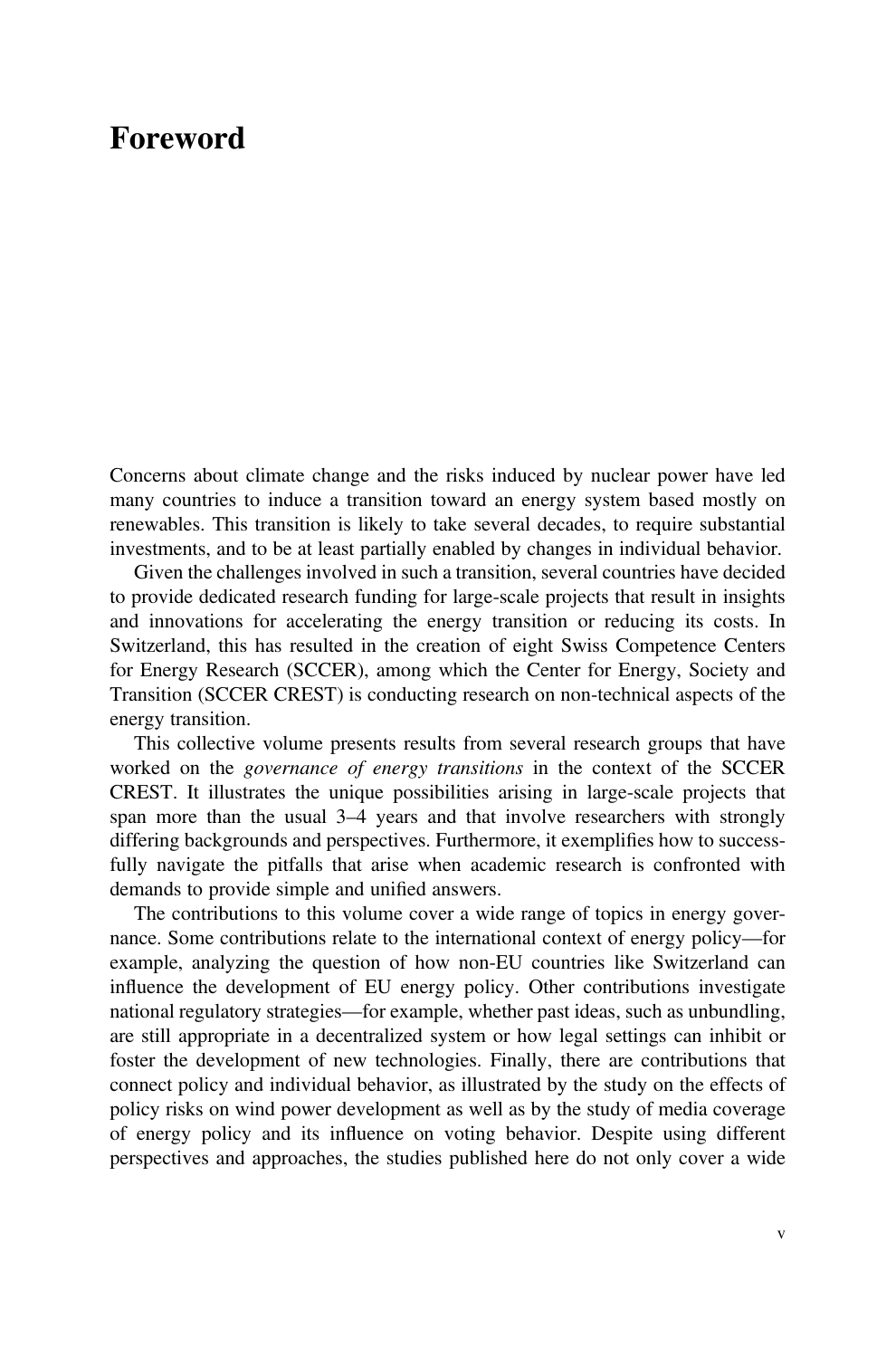range of topics, but they do so in a way that provides an overall picture of challenges and potential solutions in governing an energy transition.

This illustrates important advantages of large-scale research projects: the ability to decide jointly which topics are to be covered, to conduct research on similar topics simultaneously, and to exchange results between individual teams early on. Due to this coordination and exchange, individual research projects provide added value to each other, and the overall achievement becomes more than the sum of the individual projects.

The above examples also point to another important advantage of large-scale projects: Such projects provide the funding required to analyze important questions not only from a single but from several disciplinary perspectives. Imagine a collective volume on energy governance written solely by political scientists, solely by legal scholars, or solely by economists. Even if all of these imagined books were based on top-quality research, all of them would be impecunious compared to the volume you are reading. Each of the above disciplines has its own way of perceiving the world, of analyzing problems, and of inferring solutions. These ways overlap only partially. Joining these perspectives provides a picture that is, albeit more expensive in terms of research funding, much more informative.

But this scale of funding is not only a chance but also a challenge. Often, largescale research projects are asked to not only analyze a question from different perspectives and compare results but also to arrive at joint results, preferably based on joint approaches. Such demands are important for communicating overarching recommendations to persons outside academia.

But, if taken too far, such demands impoverish research. Progress in science stems from controversies, from the unwillingness of researchers to accept easily what they perceive to be false, from the drive to convince others who hold different views. If contrasting views have to be merged, results become vague and consensual with little prospect to provoke new ideas. If disciplinary methods are exchanged completely for "interdisciplinary" approaches, the precision on which scientific work hinges is diluted, and the ability to place results in an appropriate scientific context is lost. Finally, the false ideal might be served (once again) that there is a single "scientifically correct" answer to societies' needs and questions.

This collective volume exemplifies how to step around these pitfalls. The contributions are based on perceptions and methods stemming from different disciplines. They do not seek consensus at all costs but feel free to provide diverging, and, in some instances, even contrasting, perspectives and conclusions. Yet, it is clearly visible that the contributions originate from a joint project, that the authors have fruitfully engaged in discussions, and that they work toward common goals. The collective volume thus provides a picture of energy governance that is not a total perspective, where each element is configured to be a designated part of the whole, but rather a coordinated arrangement of individual perspectives. This provides the contrast and the level of detail that lead to a vibrant and informative picture.

In addition to these points, the collective volume provides a compelling argument that research on energy governance has a vital role in facilitating a timely and efficient transition to a new energy system.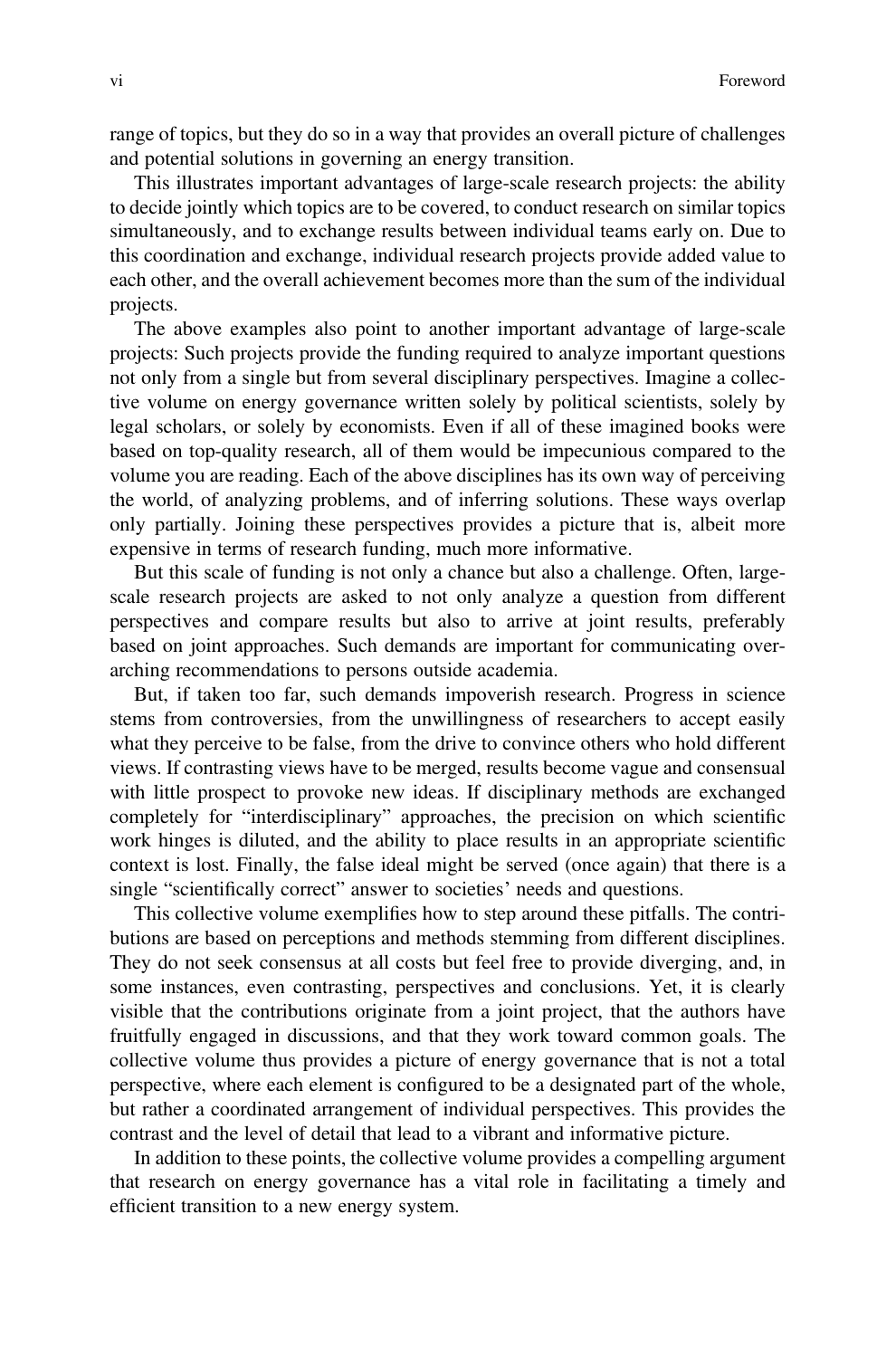It is a futile hope that technological innovations will automatically induce a broad deployment of "green" technologies or that large-scale transitions will not have to rely on changes in individual behavior. Consequently, a timely energy transition will require adjustments to policies, institutions, and framing conditions. But the transition will still take decades and will require the active engagement of a large and highly diverse set of actors. Therefore, such adjustments have to be developed taking into account the necessity of maintaining public support, of keeping essential actors engaged, of integrating new policies and institutions in the context of existing ones, and of ensuring coherence with international developments.

The contributions to this volume show how difficult it is to meet these challenges but also how much research in energy governance can contribute toward easing the energy transition. Even though research on energy governance has no shiny new technologies to show, its impact on the success of the current energy transition is likely to be substantial.

In summary, this collective volume is a remarkable achievement, thanks to the quality of the contributions and to the efforts of Prof. Hettich and Prof. Kachi, who not only initiated and edited this volume but also created and coordinated the work package in the SCCER CREST that provided the frame for the research published here.

Frank C. Krysiak

Faculty of Business and Economics, Environmental Economics, University of Basel, Basel, Switzerland Spring 2021 e-mail: [frank.krysiak@unibas.ch](mailto:frank.krysiak@unibas.ch)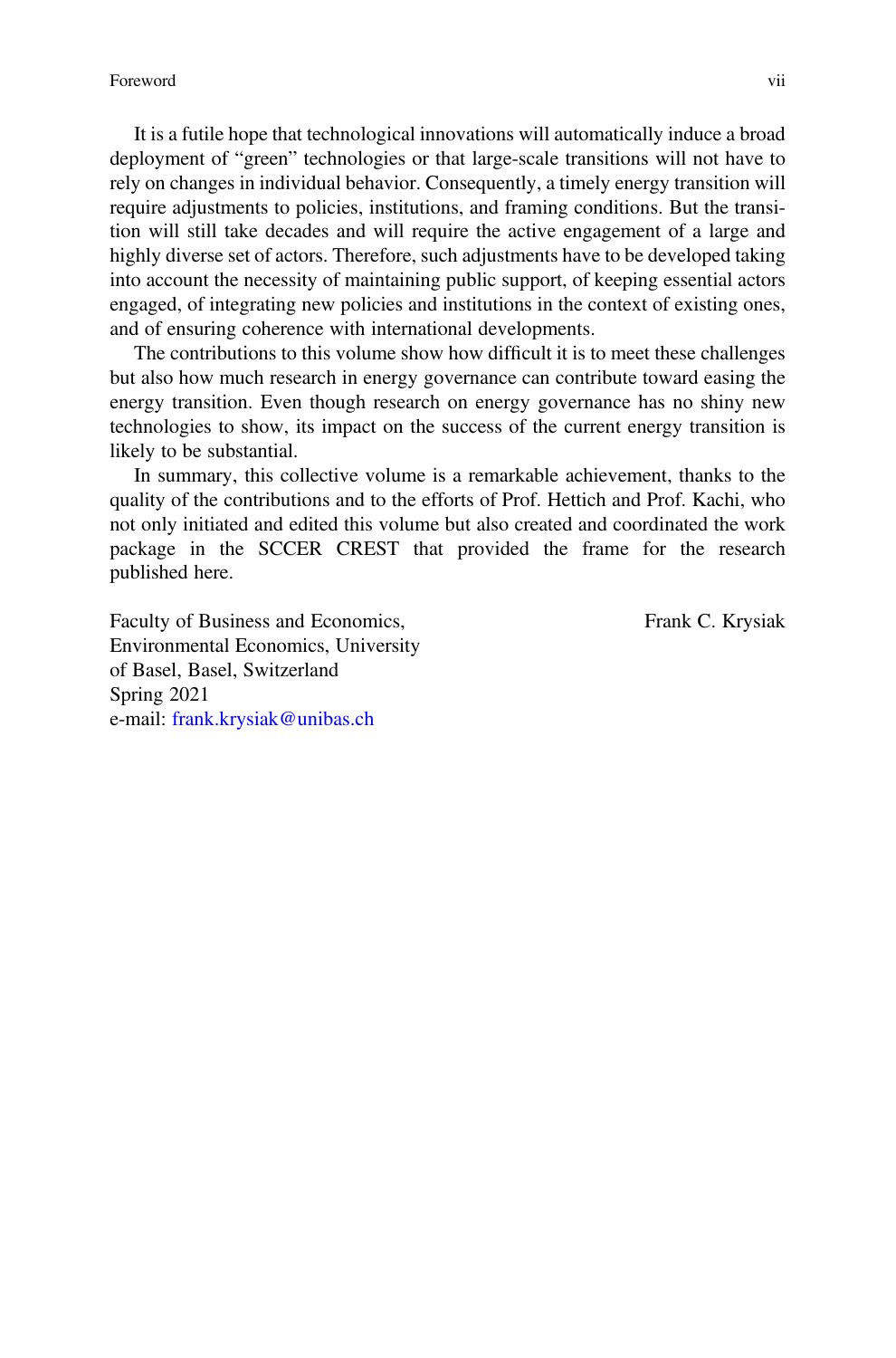## Acknowledgments

This book is part of the activities of SCCER CREST (Swiss Competence Center for Energy Research), which is financially supported by Innosuisse under Grant No. KTI. 1155000154 and is published with the support of the Swiss National Science Foundation. Many researchers of this book have also been involved in and been funded by the National Research Program "Energy Turnaround" (NRP 70) of the Swiss National Science Foundation (SNSF). The editors and authors of this book wish also to express their gratitude to the many academic institutions as well as the public and private entities which have generously leveraged the funds provided by Innosuisse.

We also thank Dr. Nicole Pohl, Julie Freyer, MLaw, and Michael Vierbauch, B.A. HSG in Law, for their careful review and comments. The contents of and the mistakes in this book are the individual authors' sole responsibility. They do not necessarily represent the views of other contributors to this volume or of other members of SCCER CREST. We are grateful to receive any comments which our careful readers may have.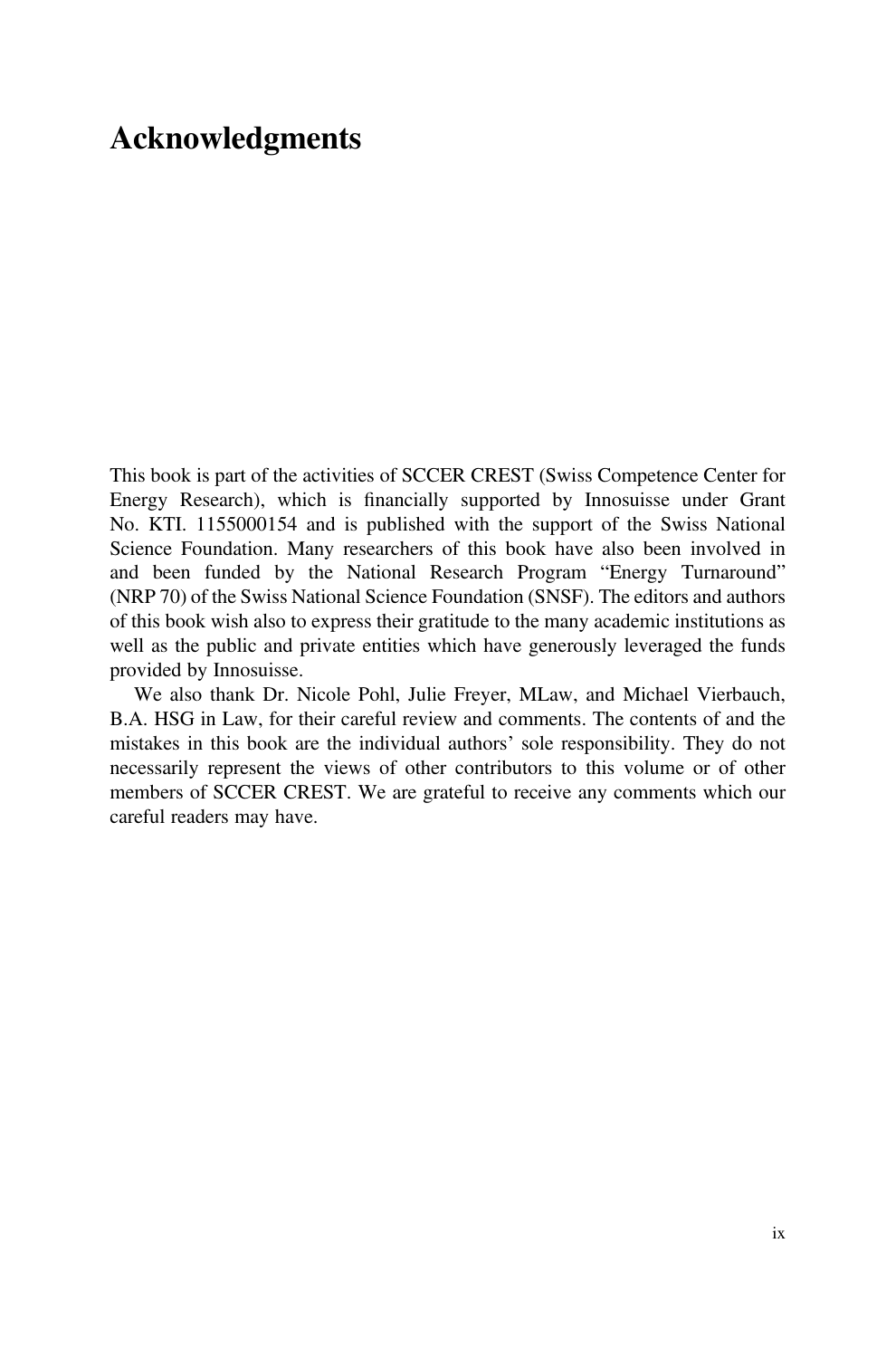## **Contents**

| Peter Hettich and Aya Kachi                                                                                       | $\mathbf{1}$ |
|-------------------------------------------------------------------------------------------------------------------|--------------|
| Part I Interactions Between Swiss and European Energy<br><b>Systems and Policy</b>                                |              |
| Julia Hänni and Tienmu Ma                                                                                         | 17           |
| The Quest for the Future Energy Mix in the EU and in Switzerland<br>Sebastian Heselhaus                           | 49           |
| The Role of Switzerland in European Electricity Governance<br>Benjamin Hofmann, David Kolcava, and Philipp Thaler | 67           |
| The Design of the Swiss Feed-In Tariff<br>Leonore Haelg, Tobias S. Schmidt, and Sebastian Sewerin                 | 93           |
| Part II Actors Driving the Energy Transition                                                                      |              |
| <b>Decentralisation of Energy Generation, Centralisation of Energy</b><br>Martin Föhse                            |              |
| The Long-Term Impact of the Electorate on the Swiss Electricity<br>Raphael Klein and Matthias Finger              | 137          |
| <b>Governing Decentral Energy Systems</b><br>Peter Hettich                                                        | 159          |
| Markus Schreiber                                                                                                  | 175          |